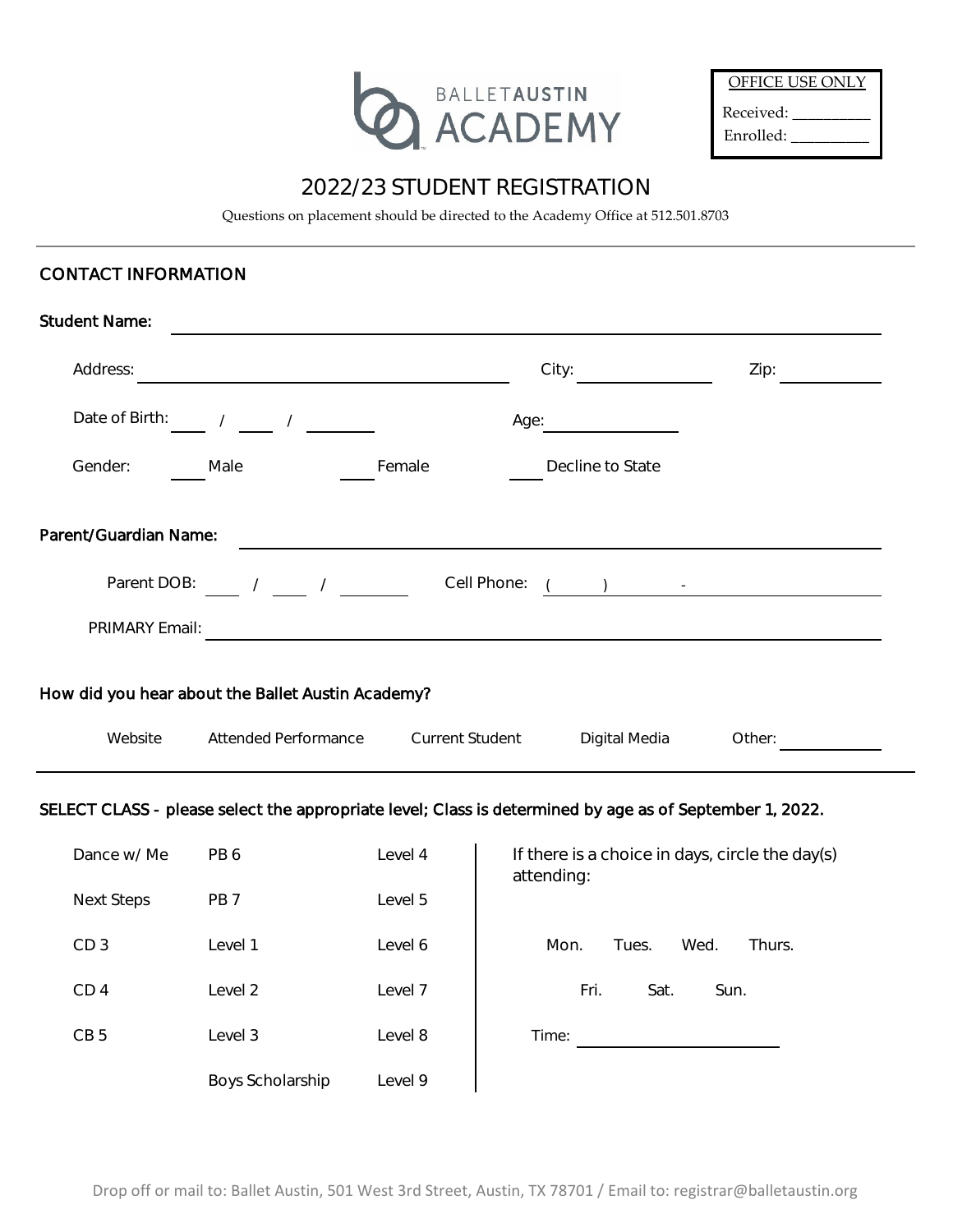## PAYMENT INFORMATION

Ballet Austin accepts one of two payment options (Choose only 1). Tuition rates include all registration fees and deposits. The first installment amount is considered a non-refundable deposit, regardless of payment option (Pay in Full or Installment Plan).

Pay in Full Tuition - for the 2022/23 school year

Installment Plan - First payment may be made by cash, check or credit card. All remaining payments will be scheduled on an automatic payment schedule (See policies below).

| <b>CREDIT/DEBIT CARD</b> |                      |
|--------------------------|----------------------|
| CC Number:               |                      |
| CC Exp:                  | Security Code (CSC): |

#### Payment Policies & Procedures

I have read and agree to all Ballet Austin Academy Policies and Procedures here and posted on the website. I understand that tuition is an annual tuition and if paying it out, installments are charged on the 1st of each month. I authorize Ballet Austin to process all tuition payments and fees, and will be responsible for any additional payments (if applicable). Tuition/fees for the 2022/23 School Year will be paid in full on or before May 1, 2023.

#### TO PAY BY CREDIT/DEBIT Automatic Payment Policies:

The first installment is charged at time of enrollment.

Remaining installments are charged the 1st of each month beginning September.

This schedule may be adjusted dependent on enrollment date.

Installment plans include a \$35 payment plan fee.

Tuition is to be paid in full by May 1, 2023 - any outstanding tuition balance after this date will be automatically charged.

Credit/Debit Card Decline Fee is \$10.00.

I am enrolling 2 or more chilren into the Academy.

#### Parent or Guardian Initial:

## YOUR DONATION MAKES A DIFFERENCE AND KEEPS US MOVING

Thank you for being a part of the Ballet Austin family and for your involvement over the last year. As a non-profit organization, we are dedicated to the fulfillment of our mission to produce work for the stage, to develop young artists, and to make our performances, educational initiatives, and health and well-being programs financially accessible through philanthropic subsidy and support. As we work to rebuild after a challenging year, thank you for considering a tax-deductable gift. For more information, visit balletaustin.org/contribute.

## I WOULD LIKE TO MAKE A ONE-TIME GIFT OF:



# My company will match my donation. Please contact me for details.

\*Monthly sustaining donations will be charged monthly until such time as the donor asks Ballet Austin to discontinue charges. Benefits will be renewed every 12 months as long as donation continues.

If you have any questions about your donation, please contact the Development Office at 512.476.9151, ext. 114. Ballet Austin is a 501(c)3 organization and all gifts are 100% tax deductible.